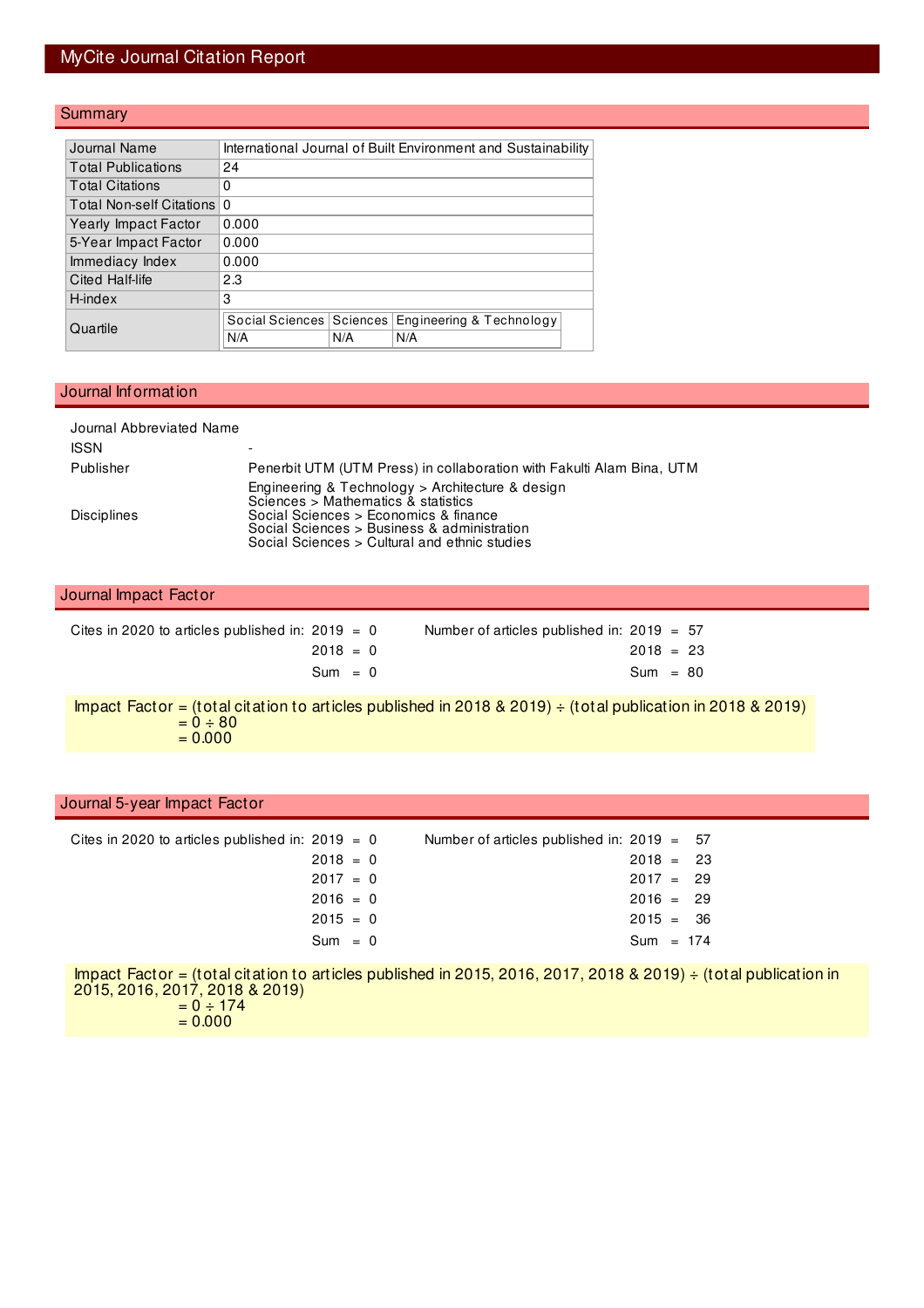### Journal Citation

| Total Cites 0  |         |
|----------------|---------|
| Self Cites     | 0(100%) |
|                |         |
|                |         |
| Selfcitation   |         |
| Other citation |         |
|                |         |
|                |         |
|                |         |
|                |         |
|                |         |
|                |         |
|                |         |
|                |         |
|                |         |

### Journal Immediacy Index

Cites in 2020 to articles published in 2020 0 Number of articles published in 2020 24

Immediacy Index  $=$  (total citation to articles published in 2020)  $\div$  (total publication in 2020)  $= 0 \div 24$  $= 0.000$ 

#### Journal Cited Half-life

| Year                       | 2020 2019 2018 | 2017                                                                            | 2016 | 2015 | 2014 | 2013 | 2012 | 2011 | 2010-all |
|----------------------------|----------------|---------------------------------------------------------------------------------|------|------|------|------|------|------|----------|
| Citation                   |                |                                                                                 |      |      |      |      |      |      |          |
| Cumulative Citation % 0.00 | 6.67           | $66.67$   100.00   100.00   100.00   100.00   100.00   100.00   100.00   100.00 |      |      |      |      |      |      |          |



Cited half-life  $= 2.3$